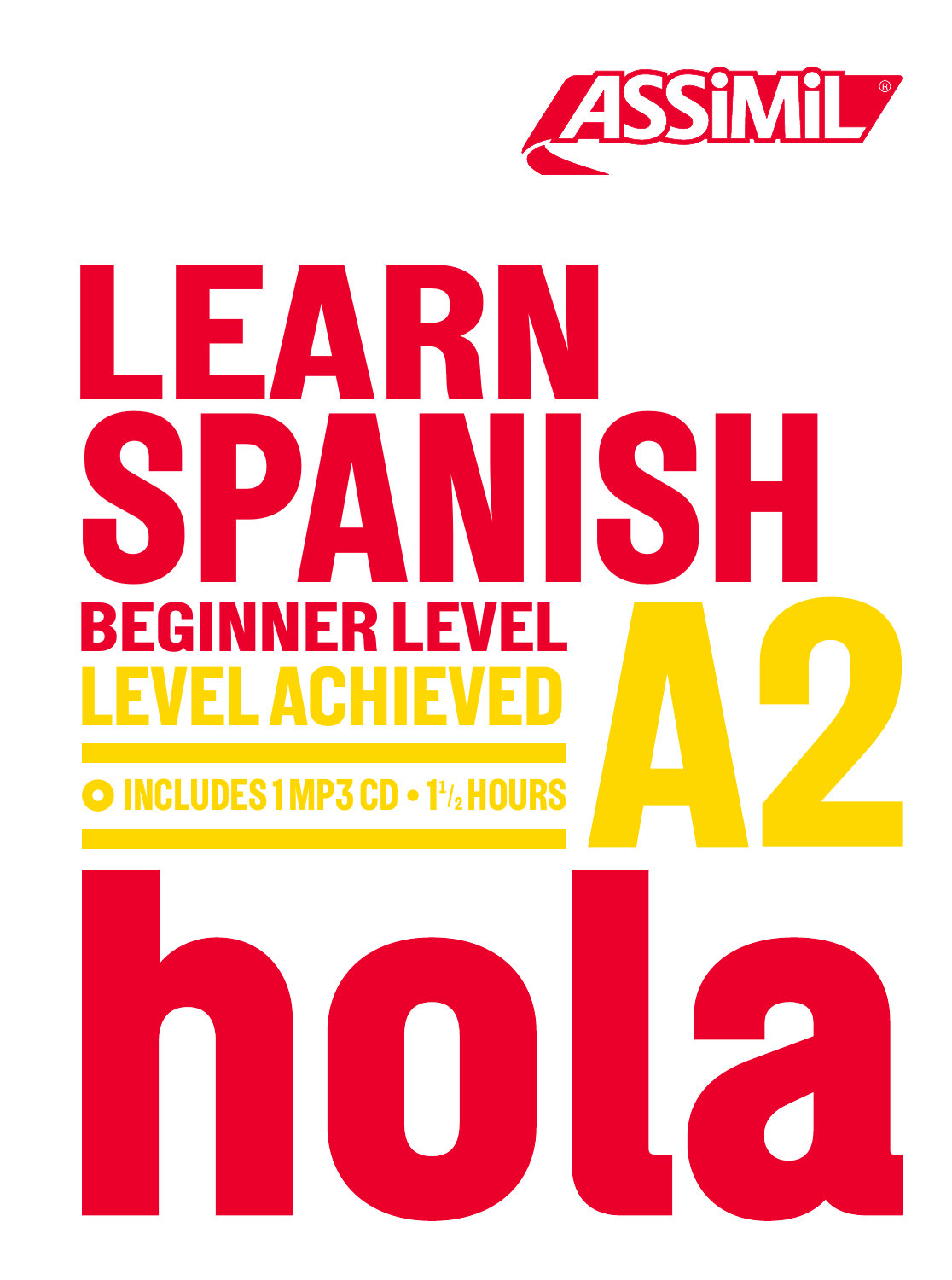## TARGET: **LANGUAGES**

## LEARN SPANISH Beginner level A2

## Juan Córdoba

Adapted for English speakers by Elise Bradbury

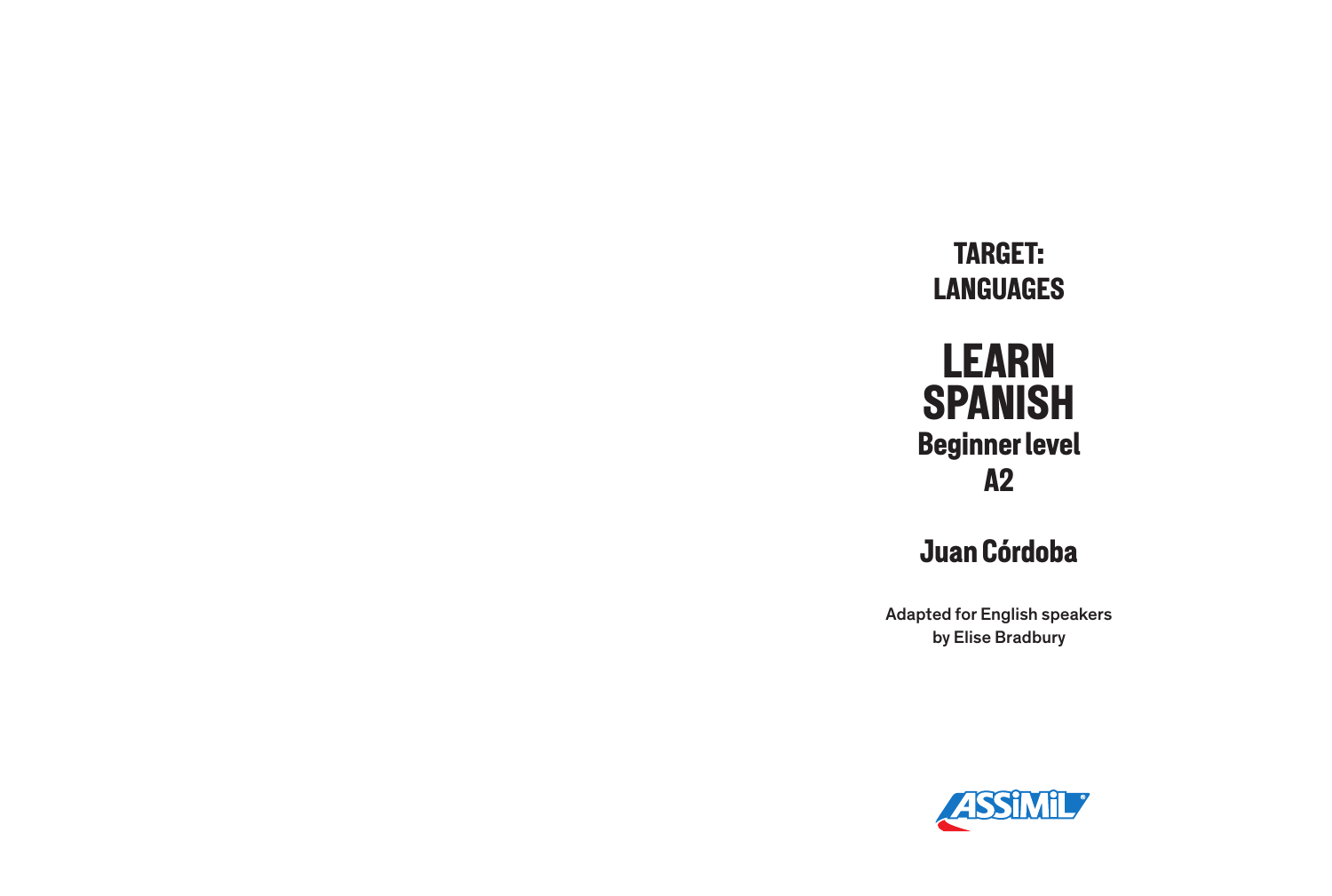| L<br><b>MEETING</b><br><b>PEOPLE</b> |    | II.<br><b>MAKING</b><br><b>CONVERSATION</b>        |     |
|--------------------------------------|----|----------------------------------------------------|-----|
| 1.<br><b>HELLO</b>                   | 21 | 6.<br><b>WHAT TIME IS IT?</b>                      | 65  |
| 2.<br><b>WHO AM1?</b>                | 29 | 7.<br><b>SHALL WE EAT?</b>                         | 73  |
| 3.<br><b>HOW ARE YOU?</b>            | 37 | 8.<br><b>DO YOU LIKE THE</b><br><b>APARTMENT?</b>  | 81  |
| 4.<br><b>PLEASE </b>                 | 45 | 9.<br><b>HAPPY BIRTHDAY!</b>                       | 89  |
| 5.<br><b>HELLO?</b>                  | 53 | 10 <sub>1</sub><br><b>WHAT WILL YOU STUDY? 97</b>  |     |
|                                      |    | 11.<br>I'M LOOKING FOR A<br><b>PART-TIME JOB</b>   | 105 |
|                                      |    | 12.<br><b>I'M AN INTERN</b>                        | 113 |
|                                      |    | 13.<br><b>I'VE COME ABOUT</b><br><b>THE AD</b>     | 121 |
|                                      |    | 14.<br><b>SHALL WE START A</b><br><b>BUSINESS?</b> | 129 |

| Ш.<br><b>RESOLVING</b><br><b>ISSUES</b>                |     | IV.<br><b>ENJOYING</b><br><b>FREE TIME</b>          |     |
|--------------------------------------------------------|-----|-----------------------------------------------------|-----|
| 15.<br><b>EXCUSE ME,</b><br><b>WHERE IS?</b>           | 141 | 23.<br><b>HAPPY NEW YEAR!</b>                       | 209 |
| 16.<br><b>I FAILED THE</b>                             |     | 24.<br><b>ENJOY YOUR MEAL!</b>                      | 217 |
| <b>DRIVING TEST</b>                                    | 149 | 25.<br><b>THIS DOESN'T SUIT</b>                     |     |
| 17.<br><b>I WANT TO MAKE</b><br><b>A WITHDRAWAL</b>    | 157 | <b>MEATALL</b><br>26.                               | 225 |
| 18.<br><b>MY MOBILE PHONE</b>                          |     | <b>WHAT'S THIS FOR?</b><br>27.                      | 233 |
| <b>ISN'T WORKING</b>                                   | 165 | <b>I WOULD LIKE</b><br><b>ATICKET FOR</b>           | 241 |
| 19.<br><b>I WANT TO FILE</b><br><b>A POLICE REPORT</b> | 173 | 28.<br><b>I WOULD LIKE TO</b><br><b>BOOK A ROOM</b> | 249 |
| 20.<br>DOCTOR,<br><b>I HURT ALL OVER</b>               | 181 | 29.<br><b>WHAT FILMS</b><br><b>ARE SHOWING?</b>     | 257 |
| 21.<br><b>WHO'S LAST IN LINE?</b>                      | 189 | 30.<br><b>HURRAY FOR</b>                            |     |
| 22.<br>I'M GOING TO<br><b>THE SUPERMARKET</b>          | 197 | <b>HOLIDAYS!</b>                                    | 265 |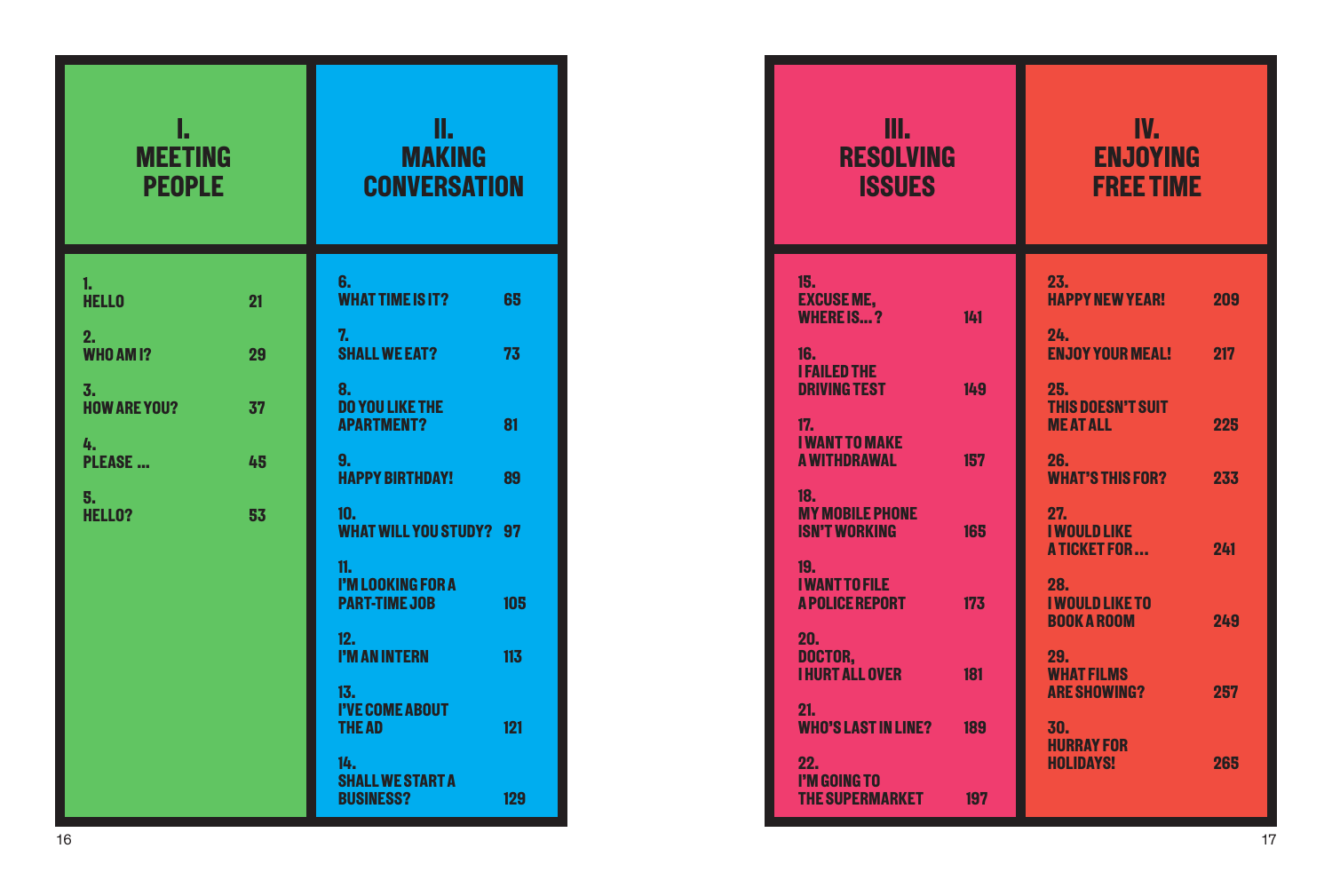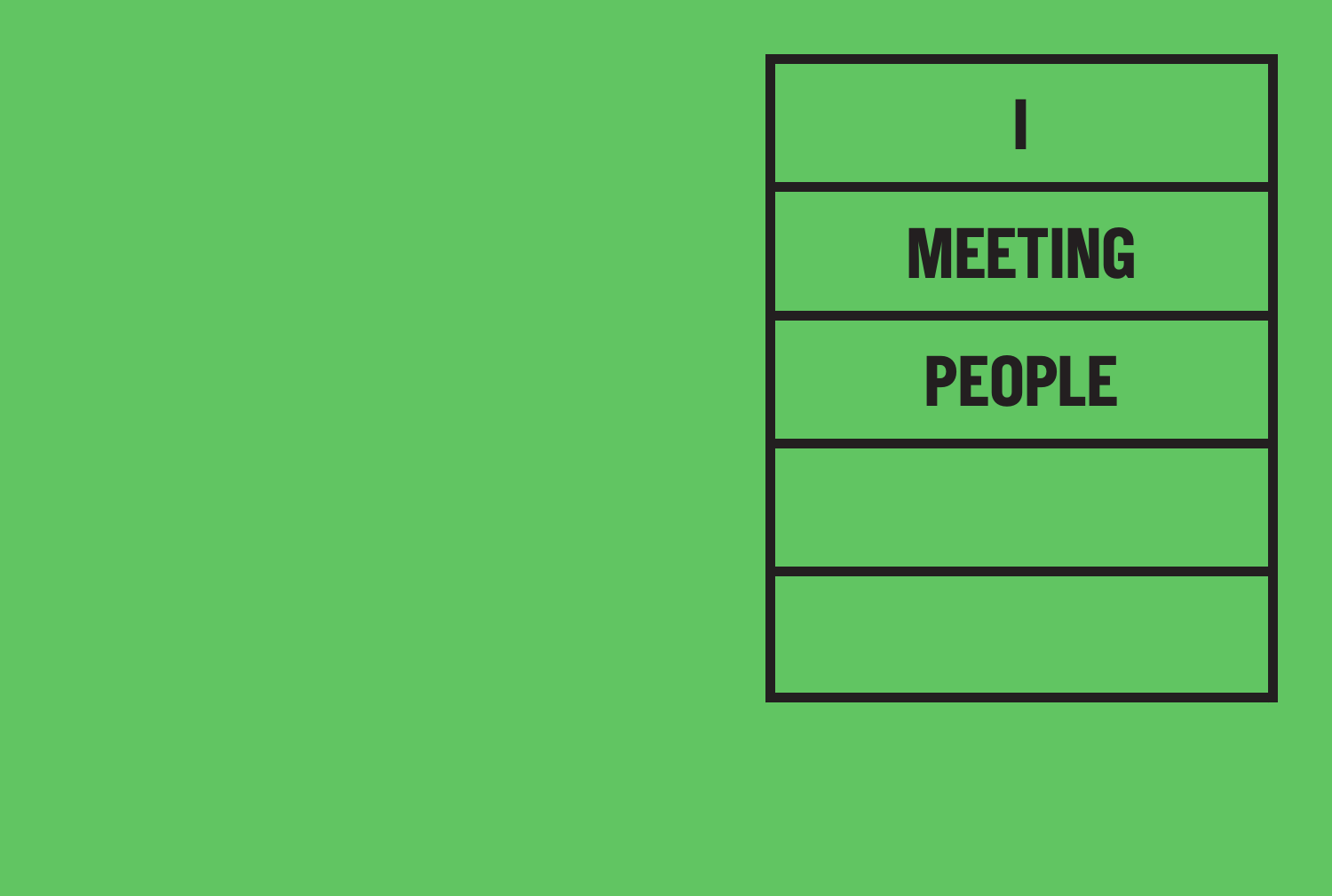## 1. HELLO BUENOS DÍAS

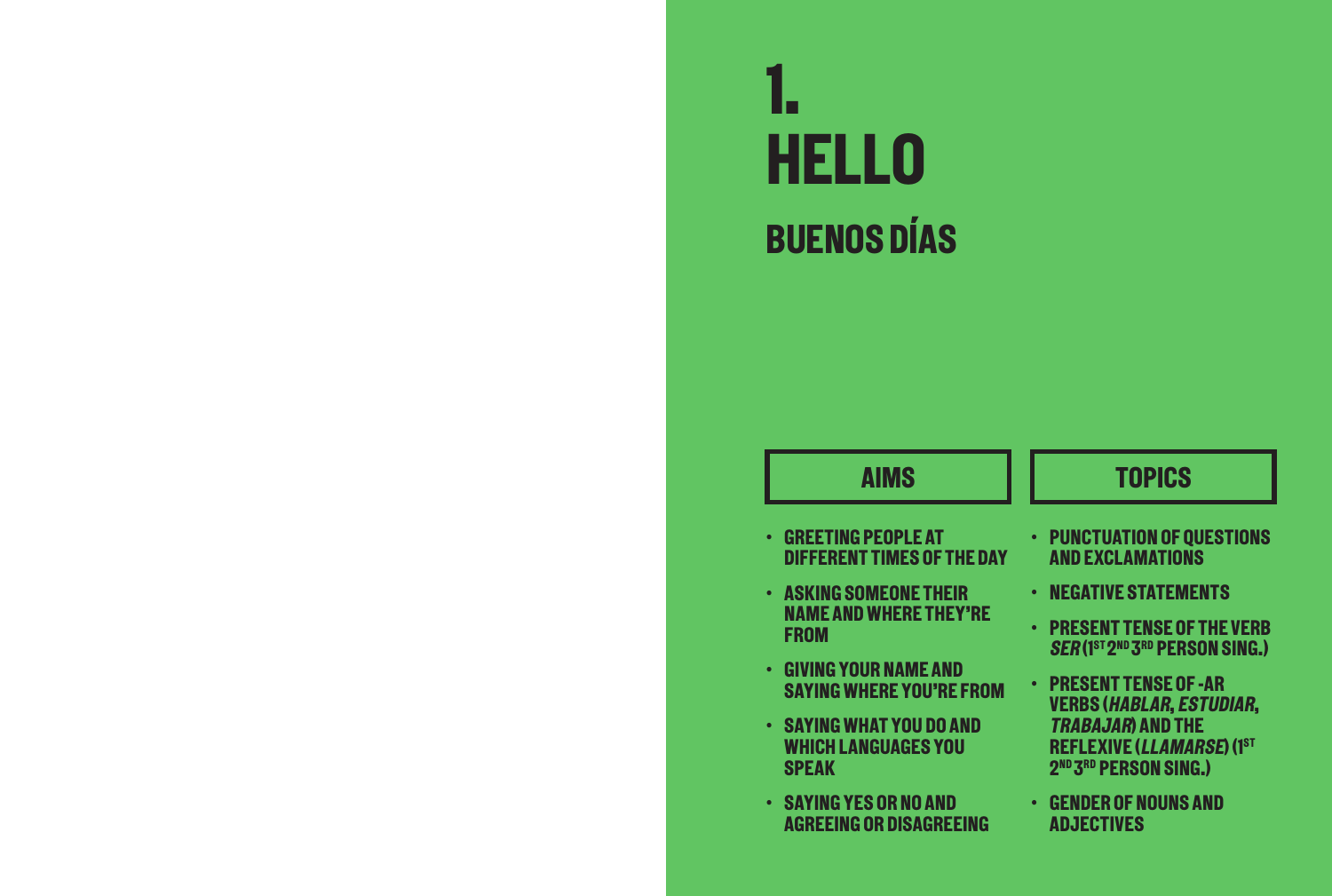## WHAT'S YOUR NAME?

- Hello, beautiful.
- Hello (good days).
- I'm Paco. And you, what's your name (how yourself you-call)?
- I'm Laura (myself I-call Laura).
- Laura, that['s a] pretty name ... And where are you from (of where you-are), Laura?
- I'm French (f.).
- French? But you speak Spanish very well!
- Yes, I speak French and also Spanish.
- How nice it is to speak [several] languages.
- I was born in Paris, but my mother is Spanish (f.).
- Ah, Paris, what [a] lovely city ... Tell me, Laura, are you studying or do you work?
- I work. I'm [a] teacher (f.). It's [a] nice profession, don't you think (true)?

## ¿CÓMO TE LLAMAS?

- Hola, guapa.
- Buenos días.
- Yo soy Paco. Y tú, ¿cómo te llamas?
- Me llamo Laura.
- Laura, qué bonito nombre... ¿Y de dónde eres, Laura?
- Soy francesa.
- ¿Francesa? Pero… ¡hablas muy bien español!
- Sí, hablo francés y también español.
- Qué bonito es hablar idiomas…
- Nací en París pero mi madre es española.
- Ah, París, qué bonita ciudad... Dime, Laura, ¿estudias o trabajas?
- Trabajo. Soy profesora. Qué bonita profesión, ¿verdad?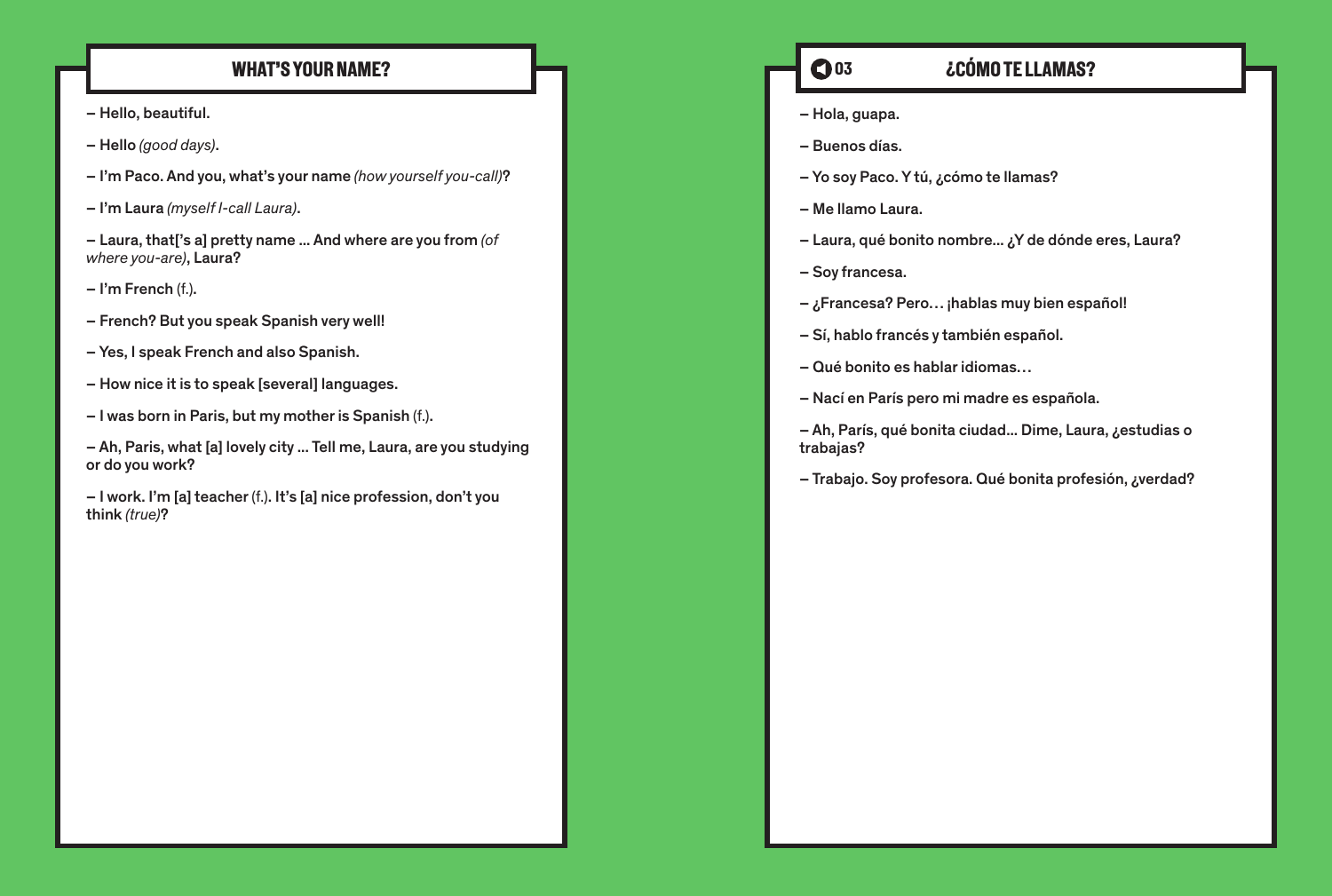## UNDERSTANDING THE DIALOGUE **GREETINGS**

- → **Hola** hello, hi can be used in any situation. It is informal, but not impolite.
- → **Buenos días** good morning can be used until around midday.
- → **Buenas tardes** good afternoon is used until sundown.
- → **Buenas noches** good night is used both to greet someone in the evening or to wish them a good night as they depart.

These basic greetings can be intensified or shortened depending on the context:

| Standard              | Intensified         | Shortened                                                       |
|-----------------------|---------------------|-----------------------------------------------------------------|
| :Hola!                |                     |                                                                 |
| ¡Hola, buenos días!   | ¡Muy buenos días!   |                                                                 |
| ¡Hola, buenas tardes! | ¡Muy buenas tardes! | ¡Buenas! or ¡Muy buenas!<br>(tardes or noches is<br>understood) |
| ¡Hola, buenas noches! | ¡Muy buenas noches! |                                                                 |

## **PUNCTUATION**

You may have noticed the double-ended punctuation in questions **¿...?** and in exclamations **¡...!** At the beginning of the question or exclamation, the punctuation mark is upside down. **Dime, Laura, ¿estudias o trabajas?**

## GENDER OF NOUNS (AND ADJECTIVES)

In Spanish, all nouns are either masculine or feminine, even those that refer to inanimate objects: for example, **la ciudad** city is feminine. This is important because other words that describe the noun change form to agree with its gender. So **bonito** nice, pretty in the masculine becomes **bonita** in the feminine. When an adjective describes a person, it needs to agree with the person's gender: Laura is **francesa** French (**frances** [m.]) and her mother is **española** Spanish (**español** [m.]) .

## 'YES' AND 'NO'

The basic terms are **sí** yes and **no** no. To make a verb negative, **no** not is simply placed before the verb: **No soy español.** I'm not Spanish (m.).

Some other ways of agreeing or disagreeing are **es verdad** it's true; **es mentira** it's a lie; **bueno, de acuerdo** fine, okay.

## CULTURAL NOTE

While Spanish has a form of address that is more formal (more on this later), in Spain today the informal is used in most contexts. To greet acquaintances and friends, women will kiss each other's cheeks (once on each side), and men might shake hands, pat each other's shoulders (**una palmada**) or give close friends **un abrazo** a hug. Spanish speakers also use a lot of affectionate or complimentary terms in friendly conversations: **guapo** handsome (or **guapa** for a female), **hermoso/a** beautiful, **precioso/a** precious, **cariño** darling or even **mi alma** my soul. Affectionately shortening names is also very common: e.g. **Francisco** → **Paco** (or **Pancho** in Mexico), **José** → **Pepe**, **Dolores** → **Lola** and **Ignacio** → **Nacho**.

## GRAMMAR THE INDEFINITE ARTICLE

**un** (m.) and **una** (f.) are the equivalents of a/an: **una ciudad** a city (because the noun is feminine). In Spanish, the plural some is often left out. Equally, there is no article used before a profession: **Soy profesor.** I'm a teacher (m.).

## FORMS OF NOUNS AND ADJECTIVES

• One rule for working out the gender of a Spanish noun is if the word ends in **-o** it is usually masculine, and if it ends in **-a** it is usually feminine. However, there are some exceptions! For example, **un día** day and **un idioma** language are masculine.

- Professions ending in **-or** add an **-a** in the feminine: **un profesor / una profesora**.
- Adjectives ending in **-o** replace this with **-a** in the feminine: **bonito / bonita**.
- For words ending in a vowel, the plural is formed by adding **-s**: **día / días**; **idioma / idiomas**.

## NATIONALITIES

• Adjectives describing nationality that end in **-o** replace this with **-a** in the feminine: **chino / china** Chinese (m./f.); **italiano / italiana** Italian (m./f.).

• If the nationality ends in a vowel other than **-o** it doesn't change for gender: **belga** Belgian (m./f.); **estadounidense** American (m./f.), literally from the United States.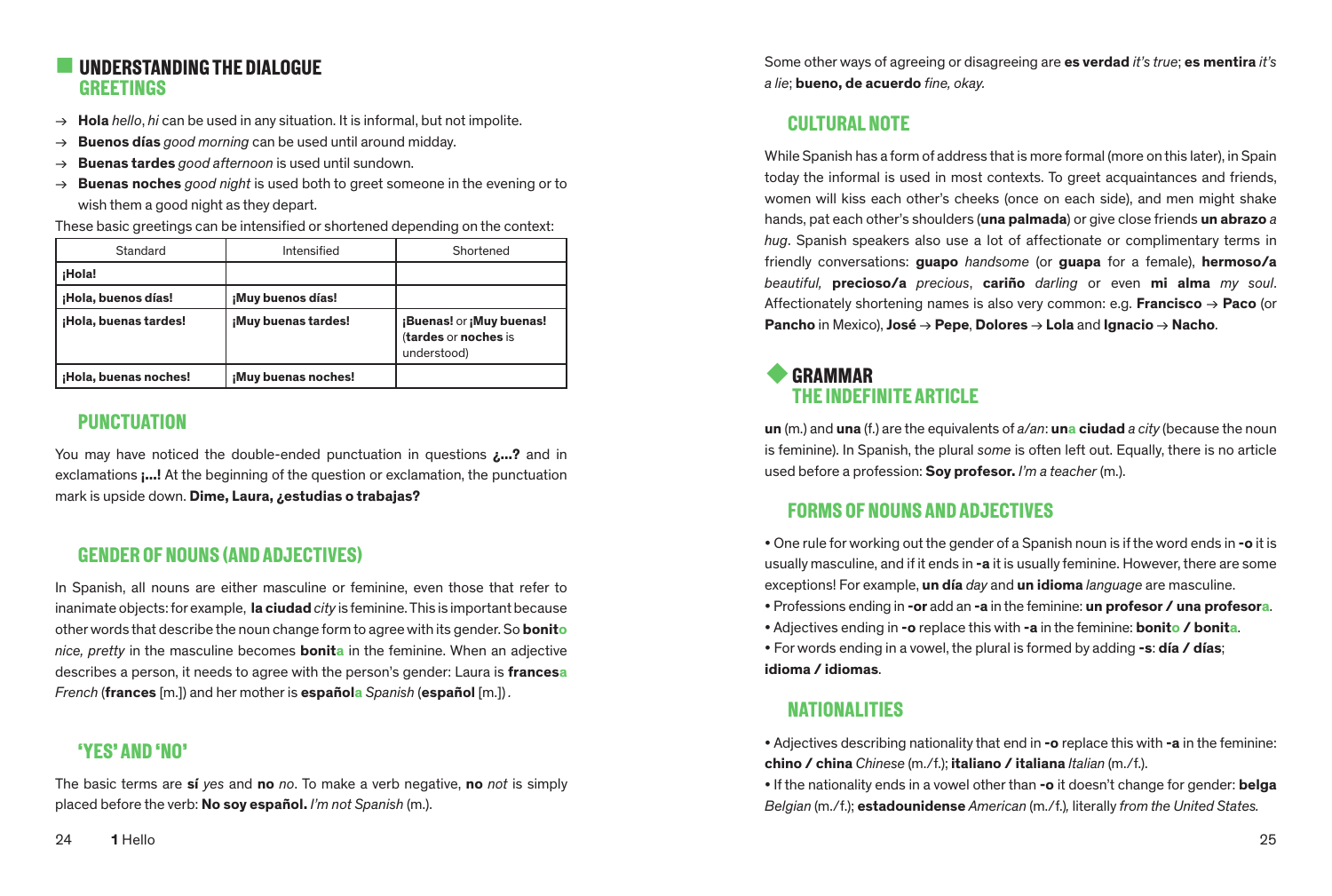• If it ends in a consonant, an **-a** is added in the feminine: **español / española**. • Certain nationalities lose their written accent in the feminine: **inglés** / **inglesa** English (m./f.); **alemán** / **alemana**German (m./f.); **francés** / **francesa** French (m./f.). • Note that nationality is not capitalized in Spanish: **un español** a Spaniard.

## CONJUGATION PERSONAL PRONOUNS

The subject pronouns in the singular are: **yo** I, **tú** you, **él / ella** he/she. They are often left out before a verb, unless you need to emphasize who the subject is: **Soy inglesa.** I'm British. **Yo soy canadiense y tú eres español.** I'm Canadian and you are Spanish. In the dialogue, we also see examples of the reflexive pronouns **me** *myself* and **te** yourself. Spanish has many reflexive verbs: these are verbs that include a pronoun to indicate that someone or something is performing the action on itself.

## SOME COMMON VERBS

So far we've seen **ser** to be; **hablar** to speak; **estudiar** to study; **trabajar** to work and **llamarse** to be called (this is a reflexive verb). Here are the conjugations of three of these frequent verbs in the first three persons of the present tense.

| $\vert$ hablar to speak            | Ilamarse to be called        | ser to be (irregular) |
|------------------------------------|------------------------------|-----------------------|
| $\vert$ hablo <i>l</i> speak       | me llamo / am called         | sov / am              |
| $\int$ hablas you speak            | te llamas you are called     | eres you are          |
| $\vert$ habla <i>he/she speaks</i> | se llama he/she/it is called | es he/she/it is       |

The verb **nací** I was born, is in the past tense (for this tense, see chapter 19).

## **EXERCISES**

The exercises accompanied by audio are indicated with a speaker icon. First listen to the recording, then answer the exercise questions. The transcripts of the Spanish exercise recordings can be found in the 'Exercise answers' section at the end of the book.

If you need to – especially at the beginning of the course – you can read along with the transcripts to help make sure you understand the audio.

## VOCABULARY

**guapo/a** handsome, beautiful **iqué...!** What a ....! How ...! **bonito/a** pretty **el nombre** name **y** and **¿de dónde…?** Where ... from? **el inglés** English **hablar** to speak, to talk **muy** very **bien** well **el español** Spanish **también** also, too **el idioma** language **pero** but **la madre** mother **la ciudad** city **dime** tell me **estudiar** to study **trabajar** to work **el profesor / la profesora** teacher **¿verdad?** Isn't that right?

## 1. LISTEN TO THE SENTENCES AND SELECT THE CORRECT MEANING.

- a.  $\Box$  Is she Spanish?  $\Box$  Are you Spanish? 03
	- $b. \Box$  You are German.  $\Box$  He is German.
	- c.  $\Box$  I (f.) am French.  $\Box$  I (m.) am French.
	- d.  $\Box$  I don't speak English.  $\Box$  You don't speak English.
	- e.  $\Box$  I speak Italian.  $\Box$  He/she speaks Italian.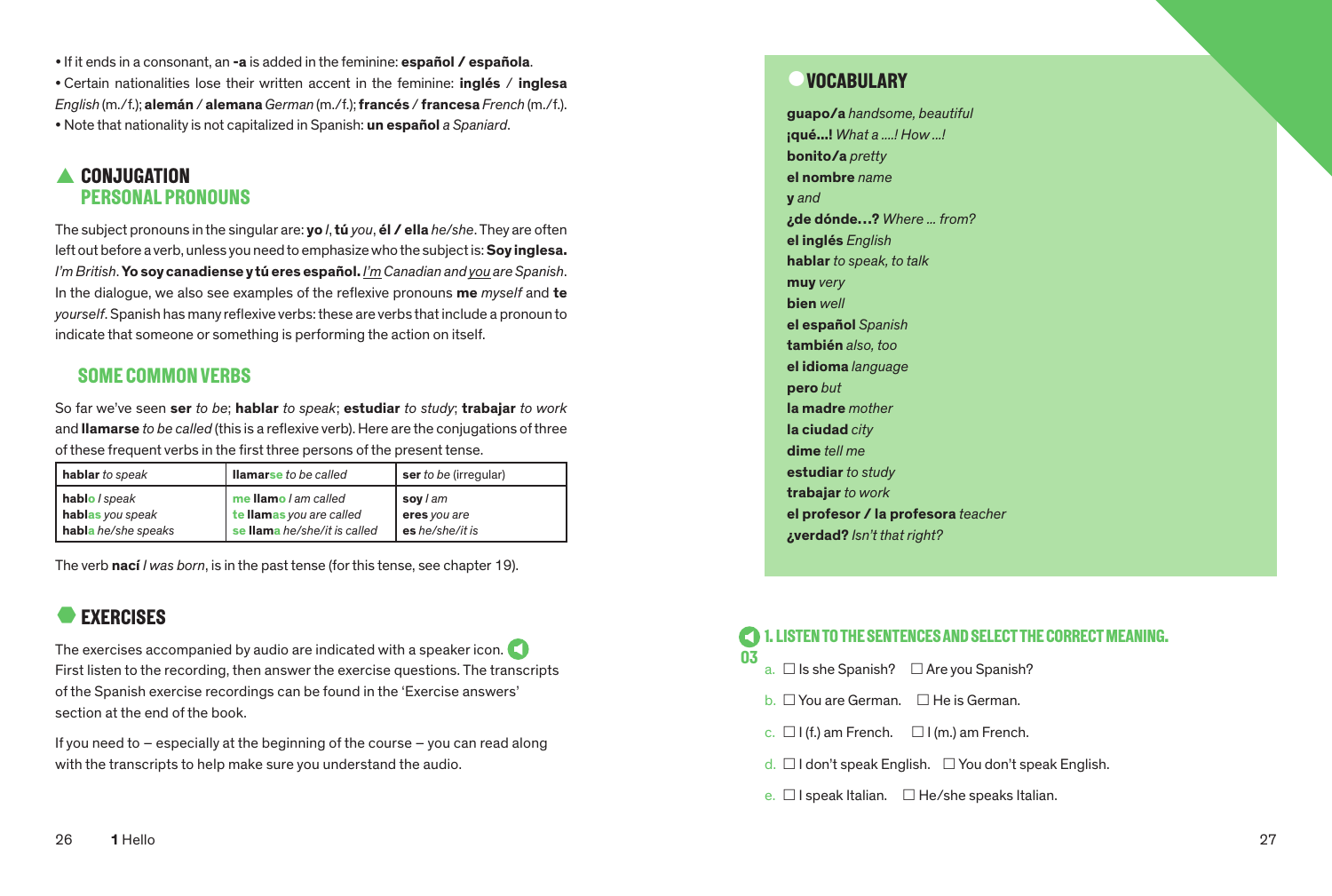## **2. TRUE OR FALSE? LISTEN TO THE RECORDING AND TICK VERDAD OR MENTIRA.**

03 The transcripts of the exercise dialogues can be found in the 'Exercise answers'

#### section at the back of the book.

|                            | verdad (V) | mentira (M) |
|----------------------------|------------|-------------|
| a. Ella se llama Lola.     |            |             |
| b. Es inglesa.             |            |             |
| c. Es francesa.            |            |             |
| d. Él se llama Pedro.      |            |             |
| e. Es inglés.              |            |             |
| Es de Nueva York.          |            |             |
| Es español.<br>g.          |            |             |
| h. Es profesor de español. |            |             |
| Habla chino.               |            |             |

## 3. REWRITE THESE SENTENCES IN THE FEMININE.

- a. El profesor es guapo. →
- b. Es alemán. →
- c. No soy estadounidense. →
- d. ¿Eres chino o belga? →

## 4. ASK THE QUESTION THAT GOES WITH EACH RESPONSE.

- a. Soy de Madrid. →
- b. Me llamo Pepe. →
- c. Sí, hablo español. →
- d. No, no trabajo en España. →

#### 5. TRANSLATE THESE SENTENCES.

- a. Hello, my name is Pedro and I'm a Spanish teacher. →
- b. Good night, beautiful (f.). →
- c. I (f.) was born in Paris, but I'm Spanish. →
- d. I speak French and also German very well. →
- e. I'm Lola, and you? →
- 28 **1** Hello

## 2. WHO AM I? ¿QUIÉN SOY?

## AIMS TOPICS • ASKING SIMPLE QUESTIONS ABOUT ORIGIN, RESIDENCE, FAMILY, WORK, AGE, ETC. • REPLYING TO THESE **QUESTIONS** • GIVING ONE'S NAME • COUNTING TO 100 • QUESTIONS • WORD STRESS / **ACCENTUATION** • INTRODUCING SER AND ESTAR • PRESENT TENSE OF -IR VERBS (VIVIR) (1ST 2ND 3RD PERSON SING.) • PRESENT TENSE OF THE IRREGULAR VERBS TENER, ESTAR, HACER, VER (1ST 2ND 3RD PERSON SING.)

• THE SINGULAR DEFINITE AND INDEFINITE ARTICLE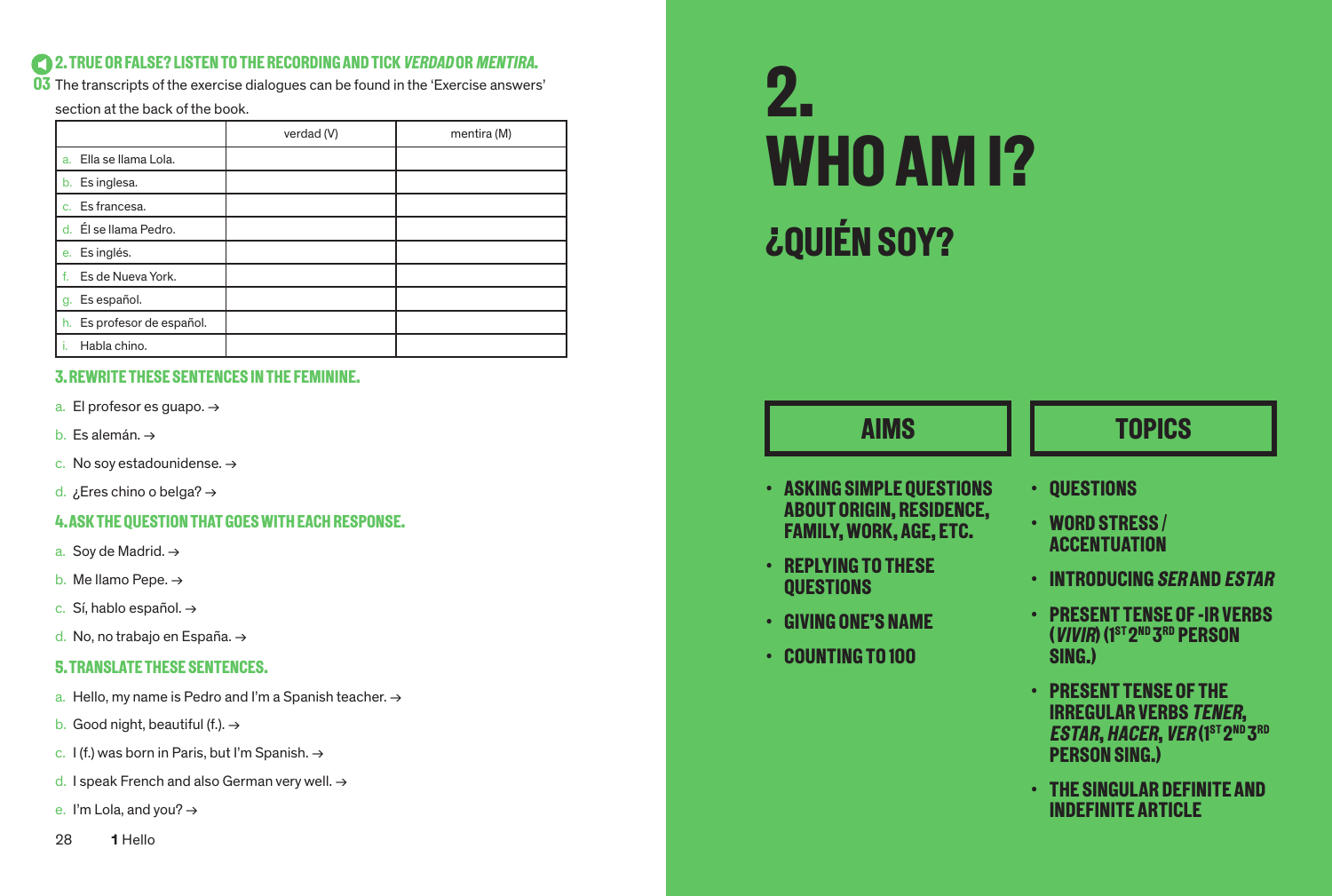#### RIDDLE

- Guess who I am! You have [the] right to [ask] six questions.
- Are you a woman?
- Yes, my character is a woman: [she's] Spanish, like me.
- Where do you live?
- I live in Madrid, but I have several houses in Spain.
- Congratulations! Are you married (f.)?
- Yes, I'm married.
- Tell me, how old are you (what age you-have)?
- I am forty-four (I-have forty and four years).
- Let's see … (to see…) How many children do you have?
- I have two daughters, [they are] 11 and 9 years [old}.
- And what do you do (to what youself you-devote)?
- I'm [a] journalist, but for (it-makes) a few years I haven't worked (not I-have work).
- That's a shame … so you're unemployed (the unemployment)?
- No, not exactly.

– Of couse! Your husband has a good job and you are [a] housewife, is that it?

– In truth, that's not it, but you only have [the] right to six questions!

- $-$  I give up (*I*-abandon)...
- I am … Letizia Ortiz Rocasolano, the Queen of Spain!

## **004**

## ADIVINANZA

- ¡Adivina quién soy! Tienes derecho a seis preguntas.
- ¿Eres una mujer?
- Sí, mi personaje es una mujer, española como yo.
- ¿Dónde vives?
- Vivo en Madrid, pero tengo varias casas en España.
- ¡Enhorabuena! ¿Estás casada?
- Sí, estoy casada.
- Dime, ¿qué edad tienes?
- Tengo cuarenta y cuatro años.
- A ver… ¿Cuántos hijos tienes?
- Tengo dos hijas, de once y nueve años.
- $\lambda$ Y a qué te dedicas?
- Soy periodista, pero hace varios años que… no tengo trabajo.
- Qué lástima… El desempleo, ¿no?
- No, no exactamente.

– ¡Claro! Tu marido tiene un buen empleo y tú eres ama de casa, ¿es eso?

- En verdad, no es eso, pero ¡solo tienes derecho a seis preguntas!
- Abandono…
- Soy… ¡Letizia Ortiz Rocasolano, la reina de España!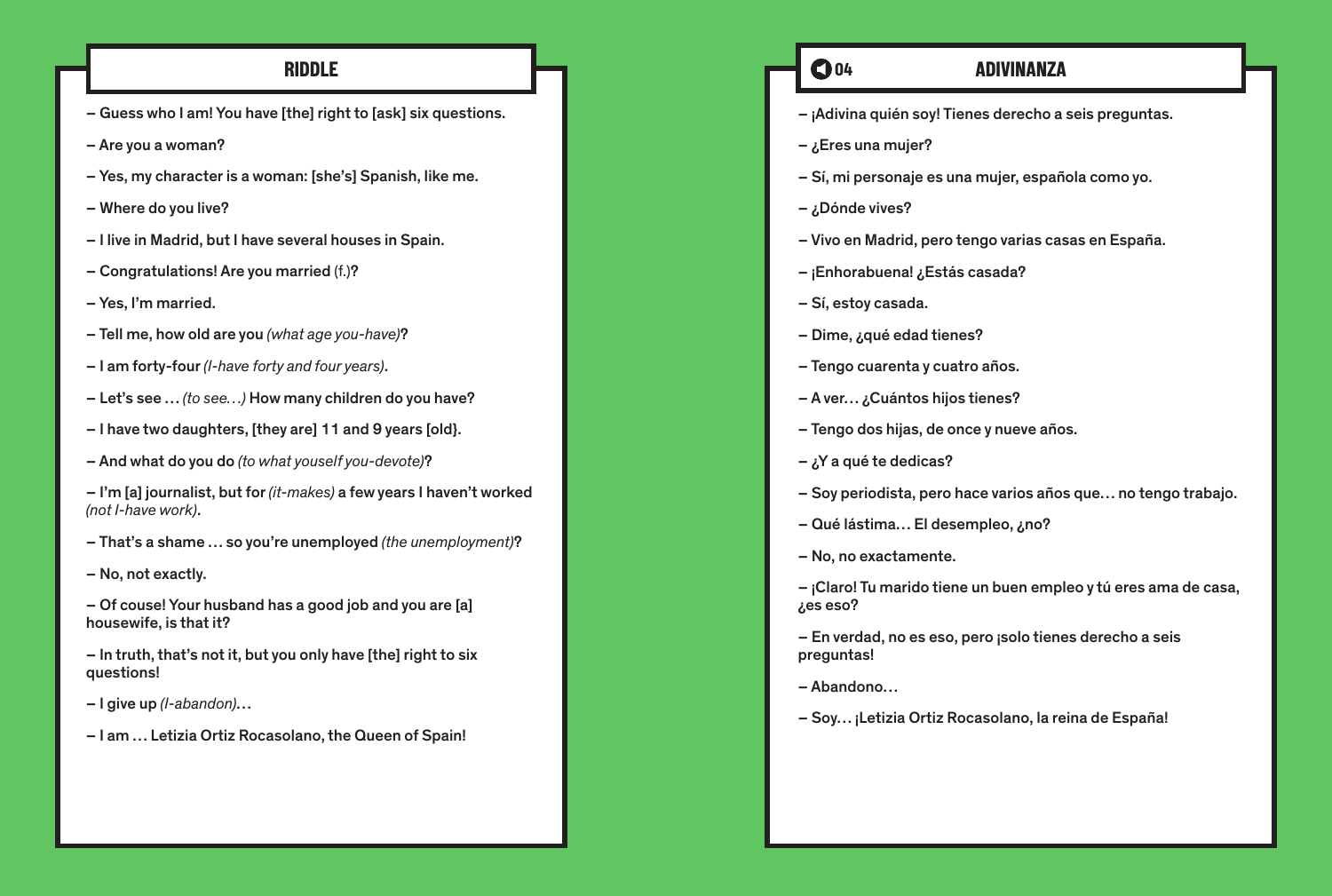## UNDERSTANDING THE DIALOGUE JOBS AND WORK

- → **¿A qué te dedicas?** ('To what yourself you-devote?') (note the reflexive verb **dedicarse**) is the most common way to ask what someone does. Another option is **¿En qué trabajas?** ('In what you-work?').
- → The reply might be: **Soy...** I am (a/an)... **agricultor/a** farmer; **funcionario/a** civil servant; **empleado/a** employee, etc. (remember that the article **un/una** is not used before a profession). Or you could say: **Trabajo en…** I work in … **la enseñanza** teaching; **el comercio** business, etc.
- → Professions that end in **-ista** are the same for a man or a woman: **periodista** a journalist (m./f.). And note a term that unfortunately concerns a lot of Spaniards, especially young people: **el desempleo** unemployment: **Estoy desempleado/a.** I am unemployed (m./f.).

## AGE

In the dialogue, we see **¿Qué edad tienes?** ('What age you-have?') but you might also hear **¿Cuántos años tienes?** ('How-many years you-have?') How old are you? Note that in Spanish, the verb **tener**to have is used to give an age rather than **ser** to be. The numbers to help you reply are below. If you're writing them, note that from 0 to 29, the numbers are written as a single word, while from 30 up, each word is written separately with the construction ten  $+$ **y** and  $+$  unit.

| 0 <sub>cero</sub> | $10$ diez     | 20 veinte       | 30 treinta       |
|-------------------|---------------|-----------------|------------------|
| 1 uno             | 11 once       | 21 veintiuno    | 31 treinta y uno |
| $2$ dos           | 12 doce       | 22 veintidós    | 32 treinta y dos |
| 3 tres            | 13 trece      | 23 veintitrés   | 40 cuarenta      |
| 4 cuatro          | 14 catorce    | 24 veinticuatro | 50 cincuenta     |
| 5 cinco           | 15 quince     | 25 veinticinco  | 60 sesenta       |
| 6 seis            | 16 dieciséis  | 26 veintiséis   | 70 setenta       |
| 7 siete           | 17 diecisiete | 27 veintisiete  | 80 ochenta       |
| 8 ocho            | 18 dieciocho  | 28 veintiocho   | 90 noventa       |
| 9 nueve           | 19 diecinueve | 29 veintinueve  | $100$ cien       |

## CULTURAL NOTE

You may have heard the well-known Spanish joke: Knock knock. 'Who's there?' 'Antonio de Todos los Santos Fernandez Gutierrez.' 'You can all come in, but the last one should close the door!'. So why do Spaniards have such long names? In fact, **el**  apellido the family name, is officially a double name consisting of the father's last name followed by the mother's last name. So the Queen of Spain's father's surname is Ortiz and her mother's surname is Rocasolano. Often only one of the two is used on a daily basis – usually the father's, but not always! Some choose to opt for the second if it is less common. For example, Pablo Picasso went by his mother's surname (Picasso). But his full name is far too long to include here!

## GRAMMAR ASKING QUESTIONS

In Spanish there is no equivalent of Do you ...? etc. A statement is turned into a question simply with intonation (or punctuation in writing): **Eres una mujer.** You are a woman. **¿Eres una mujer?** Are you a woman? Some specific question words include: **¿Dónde vives?** Where do you live? **¿De dónde eres?** Where are you from? **¿Quién eres?** Who are you? **¿Qué edad tienes?** How old are you? ('What age do you have?') **¿A qué te dedicas?** What do you do? **¿Cuántos hijos tienes?** How many children do you have? **¿Cuántas hijas tienes?** How many daughters do you have? Note that **cuánto** changes form to agree with number and gender.

## WORD STRESS AND WRITTEN ACCENTS

In the introduction, we mentioned that the word stress is placed on a certain syllable in a Spanish word. There are some basic rules regarding which syllable to accentuate: • the last syllable in words ending with a consonant (except for **n** and **s**): **hablar**, **español**, **ciudad**.

• the second-to-last syllable for words ending in a vowel, an **n** or an **s**: **reina**, **idiomas**, **Carmen**.

• A written accent is used in cases that are exceptions to the usual rules: **París**, **francés**, **alemán**, **Ángela**.

A written accent is also used in two cases seen in this lesson:

- in question words: **¿Quién…? ¿Dónde…? ¿Qué…?**
- to distinguish homonyms: **tu marido** your husband; **tú eres** you are.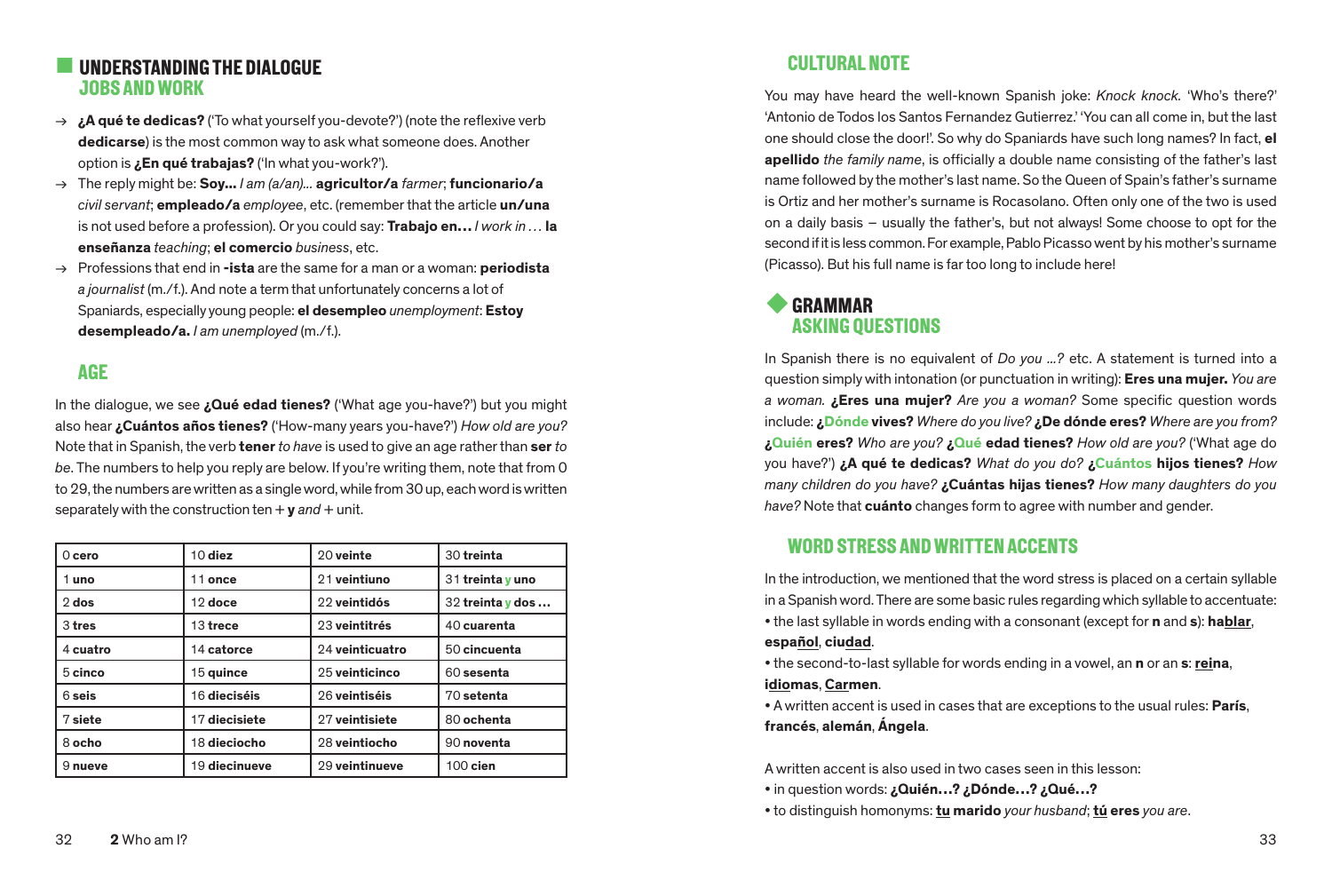## THE SINGULAR INDEFINITE AND DEFINITE ARTICLE

Note the four forms of the singular articles a/an and the:

**un empleo** a job, an employment **una mujer** a woman

**el empleado** the employee (m.) **la reina** the queen

## TWO VERBS FOR 'TO BE'

There are two verbs for to be in Spanish: **ser** and **estar**. We'll go into more detail about the usage differences between these verbs in later lessons; for the moment, let's look at some basic rules.

• **ser** is always used before a noun: **Soy Paco.** I am Paco. **Es una pregunta.** It's a question. **Es periodista.** She is a journalist.

• **ser** is used before an adjective to describe essential, inherent characteristics, for example, someone's nationality: **Soy español.** I (m.) am Spanish.

**• ser de** is used to express origin: **Eres de Sevilla.** You are from Seville.

**• estar** is used before an adjective to express someone's current state in time or space or a condition bound by circumstances: **Estoy desempleado.** I'm (m.) unemployed. **Estoy casada.** I'm (f.) married.

## A CONJUGATION -IR VERBS

In the last lesson, we saw some examples of infinitives that end in **-ar**. The regular verbs in this group all conjugate in the same way. Another group of infinitives end in **-ir**. Here is the singular present tense conjugation of regular **-ir** verbs:

| <b>vivir</b> to live        |  |
|-----------------------------|--|
| vivo <i>Hive</i>            |  |
| vives you live              |  |
| <b>vive</b> he/she/it lives |  |

## SOME COMMON IRREGULAR VERBS

Unfortunately, there are a number of irregular verbs in Spanish, and some are very common. At least seeing them a lot will help you get used to them quickly!

| estar to be       | tener to have                    | hacer to do/make                 | ver to see               |
|-------------------|----------------------------------|----------------------------------|--------------------------|
| estoy l am        | tengo <i>I have</i>              | hago / do/make                   | $veo$ / see              |
| estás you are     | tienes you have                  | haces you do/make                | ves you see              |
| está he/she/it is | $\mathsf{l}$ tiene he/she/it has | <b>hace</b> he/she/it does/makes | <b>ve</b> he/she/it sees |

## **VOCABULARY**

**la adivinanza** riddle **adivinar** to guess **¿quién?** Who? **¿qué?** What? Which? **¿cuánto/a/os/as?** How many? How much? **el derecho** right **la pregunta** question **el personaje** character **la mujer** woman, wife **el marido** husband **como** like, as **vivir** to live **tener** to have **varios, varias** several, some **la casa** house, home **¡Enhorabuena!** Congratulations! **estar** to be

**casado/a** married (m./f.) **la edad** age **el año** year **a ver…** let's see … **ver** to see **el hijo** child, son **la hija** daughter **dedicarse a** to work as **el/la periodista** journalist **hacer** to do, to make **el trabajo** work, job **el empleo** employment, job **el desempleo** unemployment **la lástima** pity, shame **exactamente** exactly **claro** (adv.) of course, certainly **eso** that **solo** only **abandonar** to abandon, to give up **la reina** queen

## EXERCISES

 $\sqrt{2}$ 

|                              | <b>1</b> 1. LISTEN TO THE RECORDING AND SELECT THE NUMBER YOU HEAR. |                       |  |
|------------------------------|---------------------------------------------------------------------|-----------------------|--|
| $4^4$ a. $\Box$ 33 $\Box$ 36 |                                                                     | d $\Box$ 2 $\Box$ 12  |  |
| $h \Box 6$ $\Box 10$         |                                                                     | e $\Box$ 18 $\Box$ 80 |  |
| c. □ 61 □ 71                 |                                                                     |                       |  |

## 2. LISTEN TO THE RECORDING AND SELECT THE RIGHT ANSWER.

04 a. La mujer que habla se llama Carmen c. Carmen tiene... y el hombre se llama…  $\Box$  Paco  $\Box$  Luis Antonio

 $\Box$  dos hijos  $\Box$  tres hijos  $\Box$  cuatro hijos

d. El marido de Carmen…  $\square$  es profesor de español  $\square$  es profesor de inglés  $\square$  está desempleado

b. El apellido del hombre es…  $\Box$  Fernández Ruiz Ruiz Ortiz Fernández Ortiz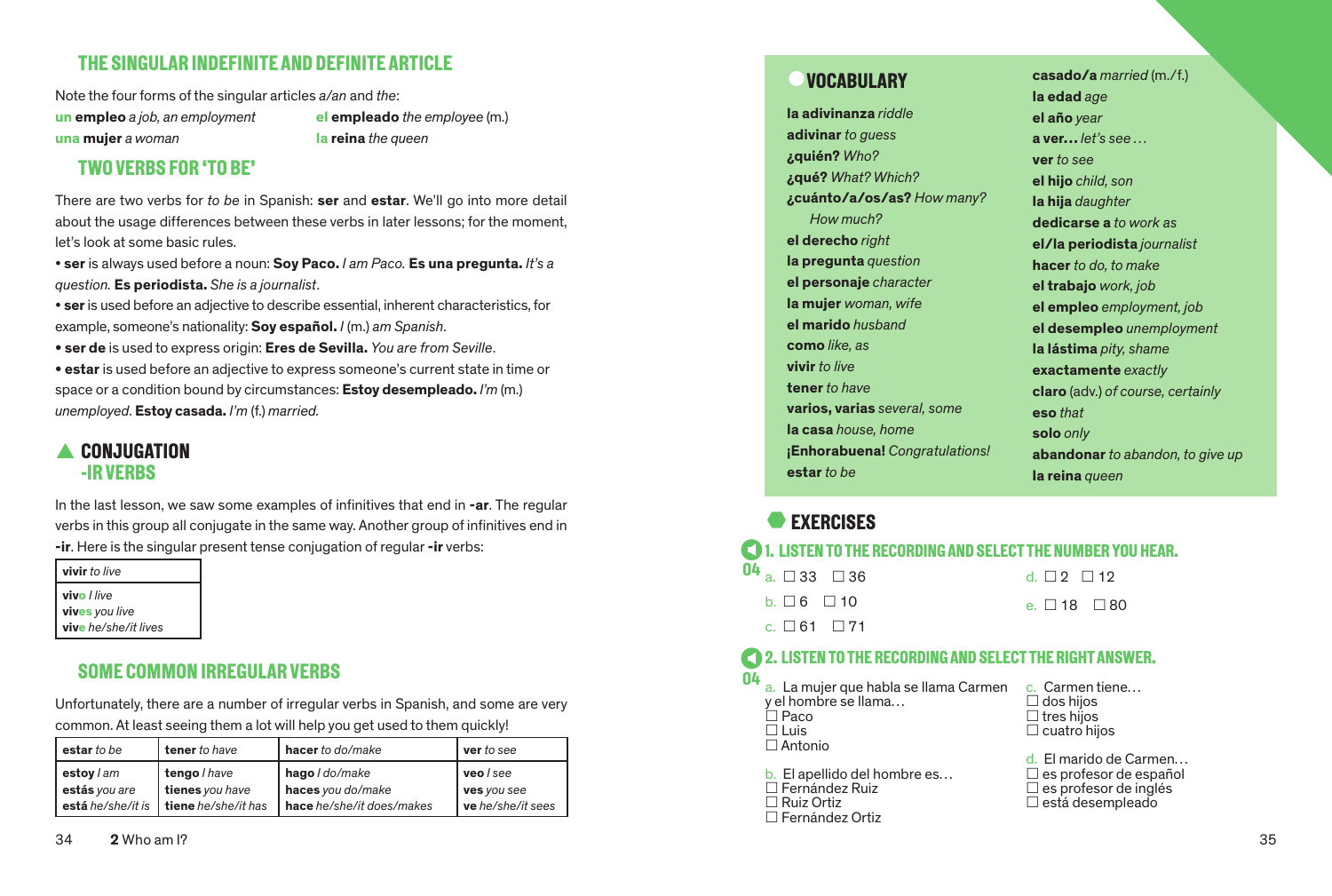## **4. 2. 2. LISTEN TO THE RECORDING AGAIN AND ANSWER THESE QUESTIONS.**

- 04 a. ¿Cómo se llama la hija del hombre? →
	- b. ¿Qué edad tiene? →
	- c. ¿A qué se dedica? →
	- d. ¿Dónde vive? →

#### 4.THE FOLLOWING WORDS FOLLOW THE RULES OF ACCENTUATION: UNDERLINE THE SYLLABLE THAT IS STRESSED.

a. Brasil

d. Buenos Aires

b. Ecuador

e. voleibol

c. Cuba

f. Beatriz

#### 5. THE FOLLOWING WORDS DON'T FOLLOW THE RULES OF ACCENTUATION: ADD A WRITTEN ACCENT TO THE VOWEL THAT IS STRESSED.

- a. cafe
- b. futbol

d. dolar e. balon

c. menu

## f. Peru

## 6.FILL IN EACH SENTENCE WITH THE CORRECT CONJUGATION OF SER OR ESTAR.

- a. Madrid ................................. una ciudad muy bonita.
- b. Felipe VI ................................. casado con Letizia Ortiz.
- c. No tengo trabajo: ................................. desempleado.
- d. No ................................. funcionario: trabajo en el comercio.
- e. Dime, Laura, ¿ ................................. de Sevilla?

#### 7.TRANSLATE THE FOLLOWING.

- a. What does your wife do?  $\rightarrow$
- b. How old is the Queen of Spain? →
- c. She lives in Madrid but she has several homes. →
- d. Let's see ... How many questions do I have the right to ask?  $\rightarrow$
- e. Guess who my husband is. →

## 3. HOW ARE YOU? ¿QUÉ TAL?

- SAYING AND ASKING HOW THINGS ARE
- SHOWING POLITENESS
- ADDRESSING SOMEONE INFORMALLY AND FORMALLY

## AIMS TOPICS

- FORMAL ADDRESS
- ARTICLES, NOUNS AND ADJECTIVES IN THE SINGULAR AND PLURAL
- THE SUBJECT PRONOUN AND THE POSSESSIVE ADJECTIVE
- CONJUGATION IN THE PRESENT TENSE OF -AR VERBS **AND THE IRREGULAR VERBS** SER, ESTAR, TENER